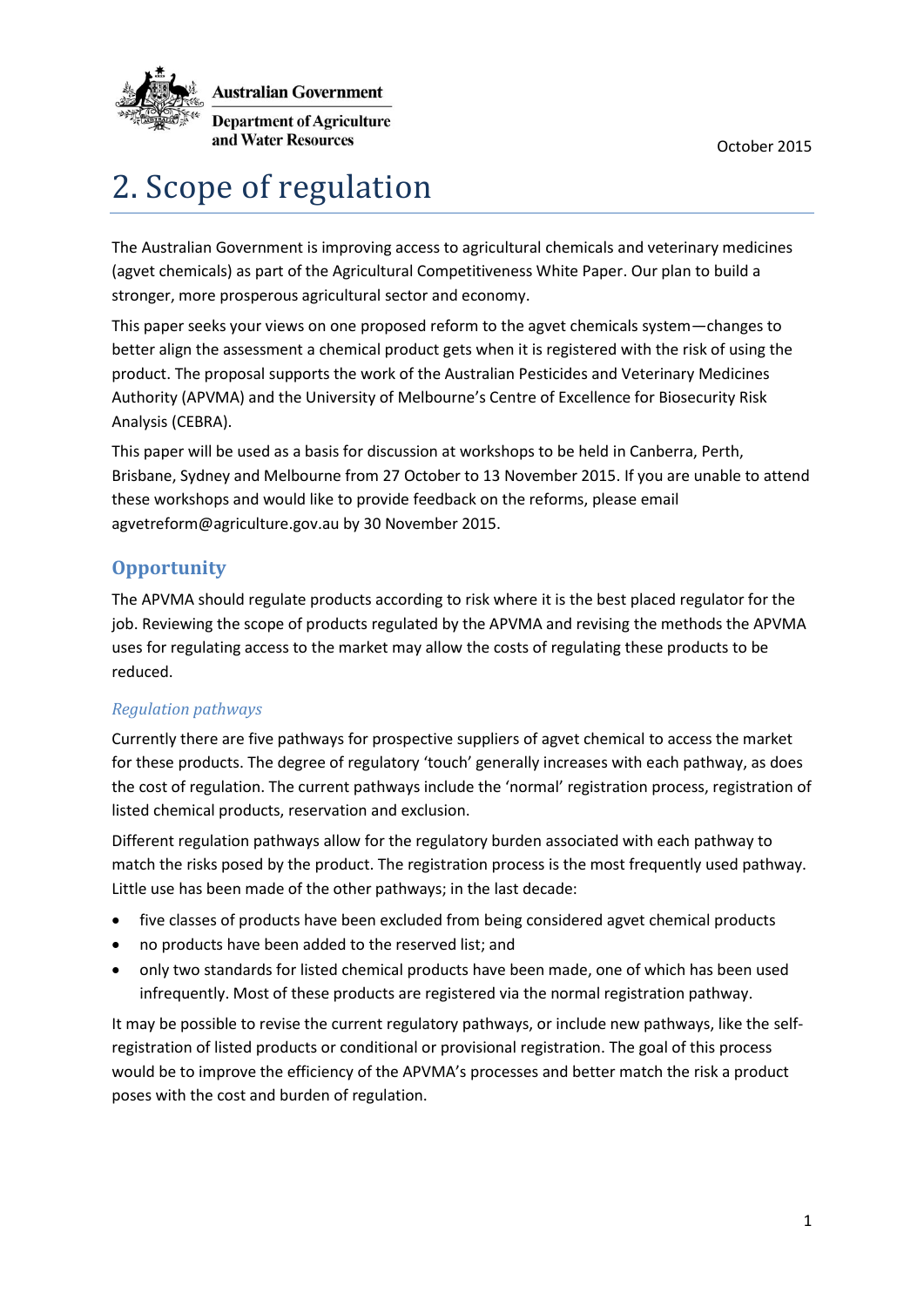#### *Regulation scope*

The APVMA currently regulates products that pose similar risks to products managed by other competent Australian regulators. For example, the APVMA regulates some general sanitiser products (including some pool chemicals) while other products used in the home that pose similar risks (like drain cleaners) are managed under other regulatory schemes. Some of the products the APVMA regulates have characteristics more in common with cosmetics, personal hygiene products and other consumer goods.

It may be more appropriate for some classes of products to fall under different regulatory arrangements as those arrangements may better suit the risks posed by the products.

## **What we have heard**

We have heard that the chemicals and user industry groups strongly support regulating chemicals according to risk and strongly support having the APVMA focus its skill in regulation on products that pose the greatest risks. Stakeholders support an approach that embraces the work the APVMA is doing to revise its risk assessment framework as part of this reform approach.

On regulation pathways, we have heard about some of the shortcomings of the existing approach to listed chemical registration. Industry and government stakeholders told us that the process for development of a standard for listed chemical products, including the consultation protocol, is too cumbersome and resource intensive for both the APVMA and the affected industry sectors. Concern was also expressed by some stakeholders that an increased APVMA focus on development of standards for listed products would detract from APVMA efforts on higher risk matters, contrary to the stated goal of aligning regulatory effort with risk.

Chemical manufacturing stakeholders and some producers noted the value a provisional registration pathway provides international regulators and that similar flexibility should exist within the Australian system. Provisional registrations (also called conditional registrations) allow a limited access to the market for products lacking information to address the statutory criteria completely. The access is conditional on the presentation, and acceptability, of the information at a later date. The market access allows some of the costs of the information generation to be offset.

On regulation scope, chemicals industry stakeholders from the segments of the chemicals market that includes consumer goods and home and garden products strongly support revising the range of products regulated by the APVMA. Other chemicals industry businesses are concerned at having their products regulated under regulatory frameworks that are less efficient or more burdensome than exists currently. Some farm industry stakeholders do not support rationalising the range of products regulated by the APVMA. These stakeholders consider the APVMA would be the most appropriate agency to manage the risk posed by, for example, sanitisers and disinfectants used in agriculture, even though these products may not be specific to agriculture.

## **The proposed reform measure**

The APVMA has engaged CEBRA to develop a risk framework to more transparently align the level of assessment with the risk of the product. Preliminary findings have noted that other regulatory regimes (such as therapeutic goods) offer a self-assessment pathway for some products. In the existing agvet chemical arrangement, self-registration could effectively operate between the existing reserved and listed chemical product approaches.